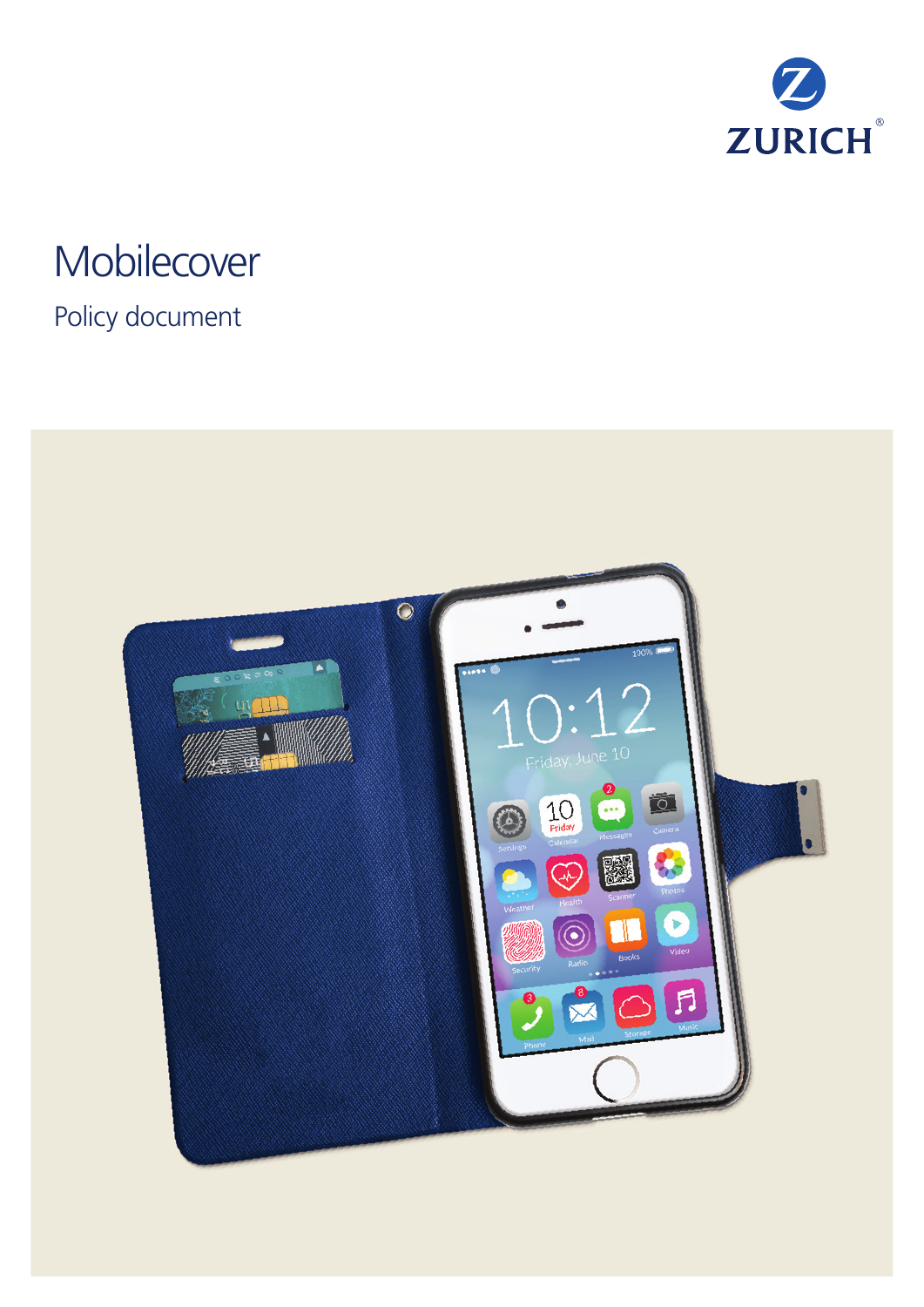### **Introduction**

This insurance policy is underwritten by Zurich Insurance plc. and arranged by Mobilecover Limited (Mobilecover). Administration, including claims handling will be conducted by Mobilecover on behalf of Zurich Insurance plc.

Zurich Insurance plc, registered office Zurich House, Ballsbridge Park, Ballsbridge, Dublin 4, is authorised and regulated by the Central Bank of Ireland for General Insurance business.

Mobilecover Limited t/a Mobilecover.ie is authorised and regulated as an insurance intermediary by the Central Bank of Ireland.

### **Meaning of words**

The words and phrases defined below have the same meaning wherever they appear in bold text throughout this policy document.

**Accidental damage** – accidental damage to your device that is fortuitous, sudden and involves an external force.

**Device** – the item being proposed by you in your proposal for insurance and as featured in your Policy Schedule.

**Excess** – the monetary amount of any claim which is not recoverable under the insurance policy. This amount is shown in your Policy Schedule.

**Immediate family** – your mother, father, son, daughter, spouse, domestic partner.

**Insured** – you, the person who owns the device in whose name the insurance policy is taken out (or anyone authorised by you to use the device) as stated on your Policy Schedule.

**Insurer** – Zurich Insurance plc.

**iPhones** – a brand of Smartphones manufactured by Apple Inc.

**Limit of Indemnity** – the maximum value recoverable under the insurance policy.

Loss – the unforeseen loss of your device where you are permanently deprived of its use. It does not cover loss of the device where it has been left unattended or it has not been appropriately concealed on or about your person.

**Mobilecover** – Mobilecover Limited.

**Mobile Phones –** portable electronic devices that carry a Mobile Network Operator Subscriber Identity Module (SIM) card used for the making and receiving of telephone calls and the transmission of data.

**Refurbished device** – a device that has been returned to the manufacturer and then inspected, tested and restored to fully functioning factory standard condition. It is made up of new parts or parts equivalent to new. Refurbished devices go through the same approved manufacturer testing as new devices.

**Smartphones** – Mobile Phones with an integrated computer and other features not originally associated with Mobile Phones, such as an operating system, web browsing and the ability to run software applications.

**Terrorism** – means an act, including but not limited to the use of violence and/or threat thereof, of any person or group(s) of persons, whether acting alone or on behalf or in connection with any organisation(s) or government(s), committed for political or other purposes including the intention to influence any government and/or to put the public or any section of the public in fear.

**Theft** – the unlawful taking of the insured device with the intention of depriving the owner of its use.

The following circumstances are excluded:

- theft where the device is on or about your person unless the device is appropriately concealed
- theft of the insured device when left unattended in any private premises unless there is evidence of forcible or violent entry or where the theft is by someone unlawfully on the premises
- theft where the insured device is left unattended at any public place.

**Unattended** – the device is either not visible to you or your proximity to the device is such that you cannot intervene should an incident occur that results in loss, theft or damage to the device.

**We** or **us** – Zurich Insurance plc.

**You** – the person shown in the schedule as the insured.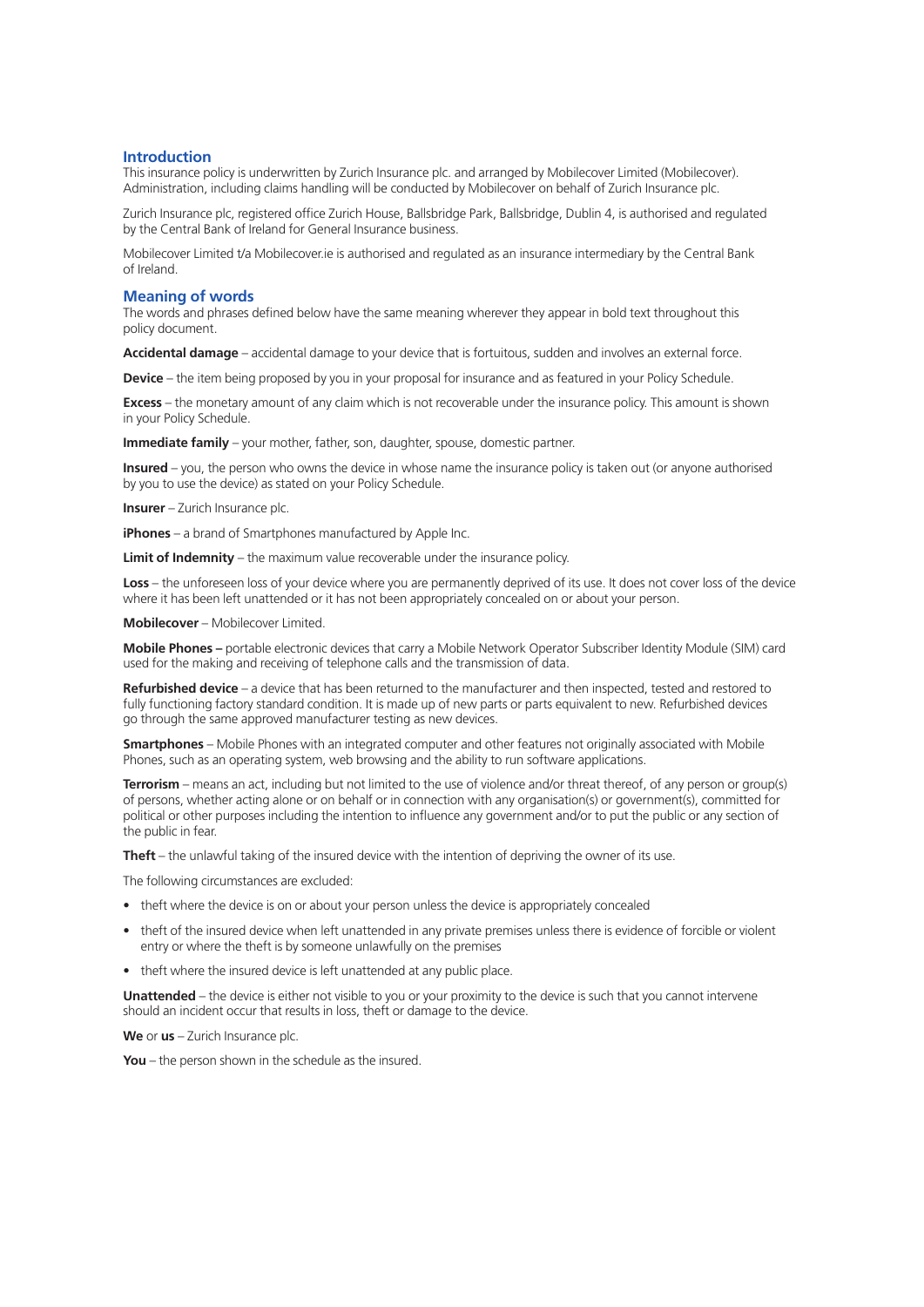### **The cover provided**

In exchange for the payment of your premium Zurich Insurance plc will provide insurance for your **device** during the period of cover stated in your Policy Schedule, subject to the terms, conditions, and limitations shown below or as amended in writing by **Mobilecover** on behalf of Zurich Insurance plc.

### **Commencement of cover**

The cover period will commence on the date your application is accepted by **Mobilecover** and confirmation of this date is included in your Policy Schedule.

### **Period of cover**

The period whilst the **insured** continues to pay premium as required to the **insurer**. If **you** pay monthly for your policy, then your policy will automatically renew on a monthly basis on receipt of premium for up to maximum period of fifty-nine (59) months, as notified in your Policy Schedule. If **you** have paid an annual premium for your policy then your policy will be for a period of 12 months from the policy start date as notified in your Policy Schedule.

### **Territorial limits**

This insurance only covers **devices** bought and used in Republic of Ireland. Cover is extended to include use of the **device** anywhere in the world up to a maximum of 60 days in total, in any single 12-month period.

### **Details of cover**

The cover provided under the **Mobilecover** product in relation to your **device** depends on the product selected (details below). Your specific product will be noted in the Policy Schedule **you** receive from **Mobilecover**.

### **Mobilecover Complete Product**

- a) In the event of **accidental damage** to the **device**, **we** will arrange repair of the **device** by an authorised person unless it is damaged beyond economic repair. Where only part or parts of your **device** have been damaged, **we** will only repair or replace that part or parts. If the **device** is damaged beyond repair **we** will replace the **device** with a **refurbished device** of same or similar specification if available, or where a **refurbished device** is not available, we will replace the **device** with a new **device** of the same or similar specification.
- b) In the event of **loss** or **theft** of a **device**, **we** will arrange replacement of the **device** with a **refurbished device** of same or similar specification if available, or where a **refurbished device** is not available, replace your **device** with a new **device** of same or similar specification. Any **loss** or **theft** must be reported to the Gardaí within 48 hours of discovery of the said.

In the case of (a) or (b) the **limit of indemnity** shall in no case exceed, a replacement value of €1,500 including VAT.

- c) In the case of a **Mobile Phone**, **Smartphone** or **iPhone**, sustaining **accidental damage** to batteries, phone chargers, ear pieces or carrying cases the **limit of indemnity** shall not exceed €130 including VAT.
- d) Where the **device you** have **insured** is a **Mobile Phone**, **Smartphone** or **iPhone**, and is the subject of **loss** or **theft**, **we** will pay the cost of any fraudulent calls made up to the **limit of indemnity** of €1500. The **loss** or **theft** must be reported by the **insured** within 24 hours of the **loss** or **theft** occurring, to the Gardaí and your Mobile Network Provider to ensure that the SIM card is cancelled. The **limit of indemnity** shall not exceed €1500, including VAT, in respect of such fraudulent calls.

### Exclusions applying to the cover

### **The insurance policy does not cover:**

- a) depreciation, destruction or damage arising from wear and tear or superficial scratching or cracking that does not affect the functionality of the mobile **device** or any process of heating, drying, cleaning, dyeing, alterations or repair to which the property **insured** is subjected,
- b) in the case of a **Mobile Phone**, **Smartphone** or **iPhone**, **loss**, **theft**, destruction or damage unless your active Mobile Network SIM card is in the **Mobile Phone**, **Smartphone** or **iPhone**,
- c) gradual deterioration, mechanical or electrical breakdown and software viruses.
- d) **loss**, destruction or damage caused directly or indirectly by riots, strikes, civil commotion or any act of **terrorism**,
- e) repairs to the **device** that are included in any warranty issued with the **device**,
- f) **theft** from road vehicles unless such **theft** is from a locked boot or a closed glove compartment,
- g) loss of use or any consequential loss arising from **loss**, destruction or damage of the **device**,
- h) any loss of or damage to information or data or software contained in or stored on the **device** whether arising as a result of a claim paid by this insurance or otherwise,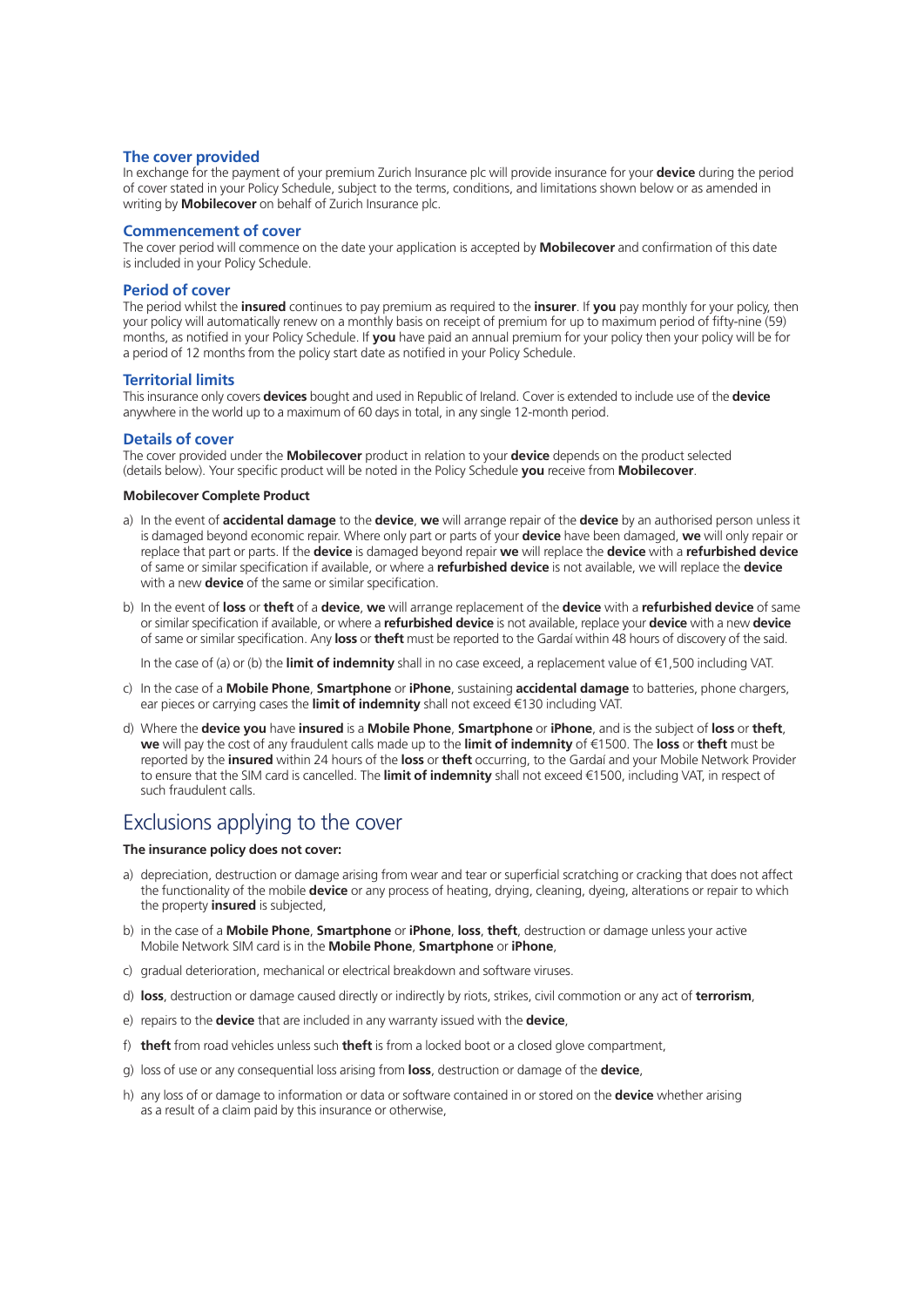- i) claims not received by **us** within 30 days of the incident date,
- j) the value of any pre-paid call vouchers at the time of **loss**, **theft**, destruction or damage,
- k) any payment in respect of handset or car kit, where there is any incompatibility caused as a consequence of a repair or replacement of your **device** or the installation or fitting of such equipment,
- l) more than two claims in any 12-month period. This 12 month period commences from the date of your first claim,
- m) loss or theft of the **device** from your possession or the possession of any member of your **immediate family** that falls outside of definition of **loss** and **theft**,
- n) damage caused by the **insured** as a result of not maintaining the **device** in accordance with the manufacturer's instructions,
- o) **loss**, **theft** or **accidental damage** if the **device** serial number has been tampered with in any way,
- p) the cover provided by this policy does not apply where the **insured** is under 18 years of age,
- q) **loss**, **theft** or **accidental damage** if the **device** has not been used for its core purpose in the 14 days preceding the date of incident as verified by your mobile network.
- r) unexplained loss of the device.

### **Policy excess**

The **insured** shall be required to pay an **excess** payment for each and every successful claim. The amount of this **excess** is as stated on your Policy Schedule.

### Conditions applying to the cover

### **Material facts**

All material facts or information which could affect the **insurer's** decision to accept or maintain cover should be notified immediately to **Mobilecover**. Material information is any fact that would be likely to affect the insurer's assessment or acceptance of the risk or the premium to be charged. Failure to disclose all material information, or disclosure of false or misleading information could result in the policy being cancelled or deemed void and/or a claim not being paid. Alternatively, in the event of misrepresentation, misdescription or non-disclosure of any material particular at the inception of this policy or from the time of any variation in cover including at renewal **we** may at our discretion waive our right to avoid this policy but exclude the consequences of any matter which ought to have been disclosed to **us** provided always that **you** are able to establish to our satisfaction that such misrepresentation, misdescription or non-disclosure was innocent and free from any fraudulent conduct or intent to deceive.

### **Precautions by the insured**

The **insured** must demonstrate that all reasonable steps to safeguard and protect the insured **device** against the risk of **loss**, destruction, damage or **theft** have been taken.

### **Recovered property**

Should **Mobilecover** replace any **device** hereby **insured**, then the original **device** becomes the property of **Mobilecover**. If the original **device** is recovered, the **insured** must return it to **Mobilecover**.

#### **The device**

The **device** must be less than 28 days old when the application is accepted by **Mobilecover**, and must have been purchased as new (not previously owned) from your Mobile Network Provider in Ireland and the **insured** must provide a valid proof of purchase in the name of the **insured**, if requested in the event of a claim.

### **Assignment**

**You** cannot transfer the insurance to someone else or to any other **device** without written permission from **Mobilecover**.

#### **Cancellation**

- The **insurer** may cancel the cover at any time by sending fourteen days' notice by registered post to your last known address and will return to **you** the amount of premium in respect of the unexpired period of insurance.
- **You** have the right to cancel the policy by giving **us** notice in writing. **We** will return to **you** the amount of premium in respect of the unexpired period of insurance. However, no return of premium will be allowed if you made a claim during the current period of insurance.

in the event of non-payment of premium when it falls due, we will notify you by post/email giving you five working days to make payment. If payment is not made after five working days your policy will be marked as cancelled from the date payment was due.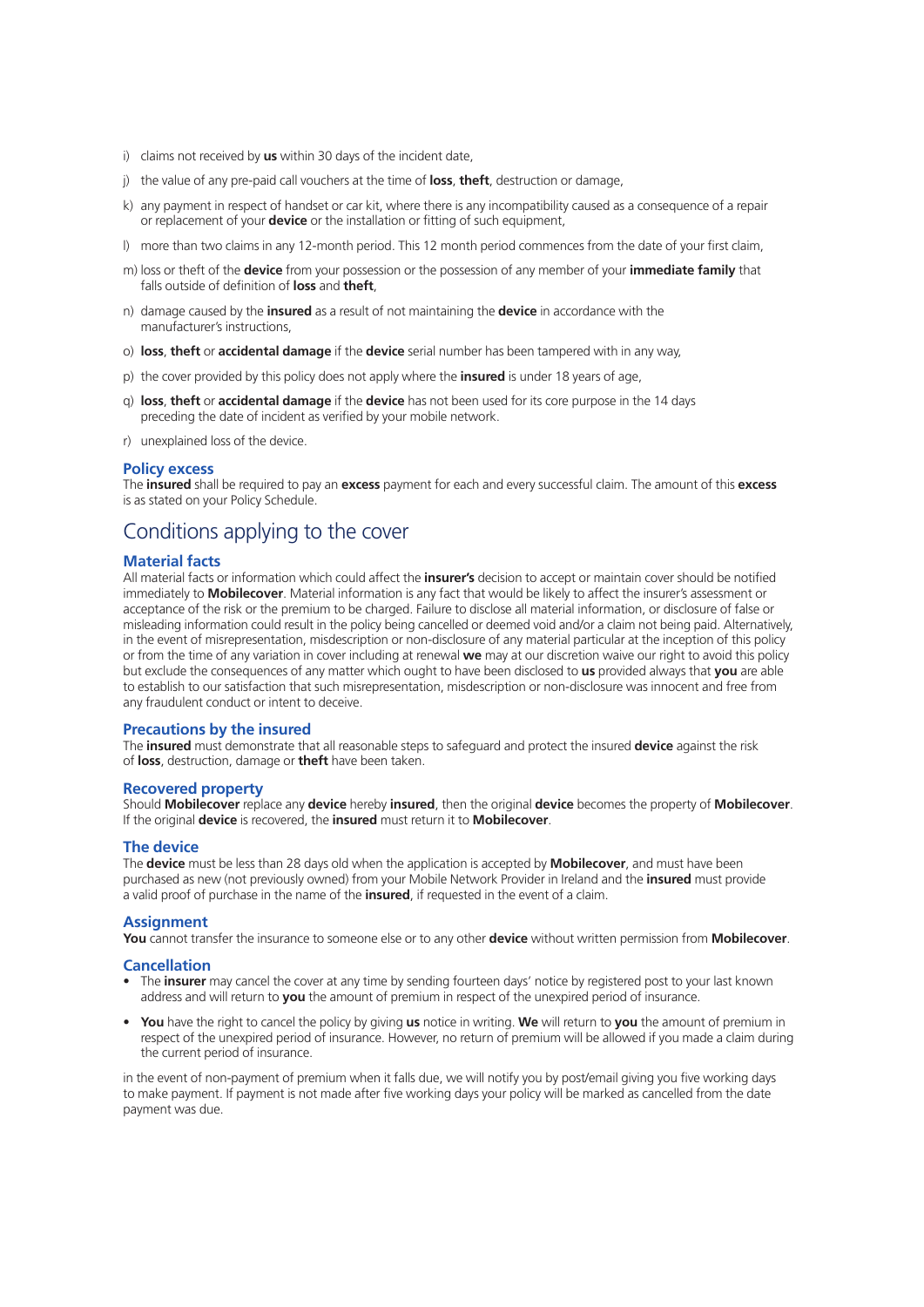### Claims conditions

- 1. On the discovery of **loss**, **theft**, destruction or damage which may give rise to a claim the **insured** shall:
	- a) report the **loss** or **theft** of any **Mobile Phones**, **Smartphones** or **iPhones** within 48 hours of discovery to your Mobile Network Provider to ensure your SIM card is suspended and your **device** is blacklisted
	- b) report the **loss** or **theft** to the Gardaí within 48 hours of discovery of the said **loss** or **theft**
	- c) give notice to **Mobilecover** on (01) 2932810 or www.Mobilecover.ie and complete fully a **Mobilecover** claim form, supply any additional details that may reasonably be required to substantiate the claim and return the completed claim form to **Mobilecover** within 30 days of **loss**, **theft**, destruction or **accidental damage**.
	- d) provide a copy of the purchase receipt for the **device**. The proof of purchase must be in the name of the insured and include the **device** IMEI/Serial number and a date the device was purchased as new your Mobile Network Provider.
	- e) **you** must provide **Mobilecover** with any receipts, documents or proof of purchase or repair, that it is reasonable for **Mobilecover** to request.
- 2. **We** will pay the **insured** in respect of a maximum of two claims during any 12-month period (see Exclusions Applying to Cover). This limit excludes replacement of accidentally damaged batteries, phone chargers, ear pieces or carrying cases not exceeding €130 including VAT and the cost of any fraudulent calls made. Our liability shall not exceed €1500, including VAT, in respect of such fraudulent calls.

### **Fraudulent claims**

If any claim is in any respect fraudulent or if fraudulent means or deception is used by the **insured** or any person acting on the **insured's** behalf to obtain any benefit under the policy all benefit under this policy shall be forfeited.

### Policy conditions

### **Alterations to terms and conditions**

The **insurer** reserves the right to alter the premium payable and/or the terms and conditions applicable to the policy at any time by giving 14 days notice to the **insured**. In such event the **insured** will receive written notification of such amendments to the premium payable and/or the terms and conditions applicable to the policy. If **you** do not agree to these changes **you** have the right to cancel the policy by giving **us** confirmation in writing.

### **Stamp Duty**

The appropriate Stamp Duty has been or will be paid by Zurich Insurance plc in accordance with the provisions of the Stamp Duties Consolidation Act 1999.

### **Insurance act**

All monies which become or may become due and payable by the **insurer** under this policy shall in accordance with Section 93 of the Insurance Act 1936, be paid and payable in the Republic of Ireland.

### **Currency**

It is understood and agreed that the currency of all premiums, limits of indemnities and **excesses** shown on the Policy Schedule and Policy Document issued to the **insured** shall be deemed to be Euro.

### **Governing law**

Under the relevant European and Irish Legal provisions, the parties to this contract of insurance, **we**, **Mobilecover** and **you**, the **insured**, are free to choose the law applicable to the contract. **We** propose that this contract is governed by Irish Law.

### **Data protection**

Everyone has rights with regard to the way in which their personal data is handled. During the course of our business activities, Zurich Insurance plc ('we', 'our', 'us') and Mobilecover Ltd ('Mobilecover') will collect, store and process personal data about you. The purpose of this section is to give you some information about the collection and processing of your personal data. Further information can be obtained in our privacy policy which is available at www.zurich.ie/privacy-policy and Mobilecover's Privacy Policy which is available at www.mobilecover.ie/privacy.

Mobilecover is an insurance intermediary regulated by the Central Bank of Ireland. Mobilecover distributes insurance products through brokers, mobile network operators and other distribution channels in Ireland. Mobilecover has been granted authority by us to bind cover on our behalf, service your policy and to handle and settle any claims thereunder.

#### **The Data we and/or Mobilecover collect**

Where appropriate, we and Mobilecover may collect the following personal data ('Data') from and/or about you:

- **Contact and identifying information** such as title, name, address, email address, telephone number, date and place of birth, gender, marital status, VAT number, nationality, country of residence, and photographic identification.
- **Financial information** such as bank account details, credit/debit card details and income details.
- **Employment and qualification details** such as occupation, job position, employment and education history.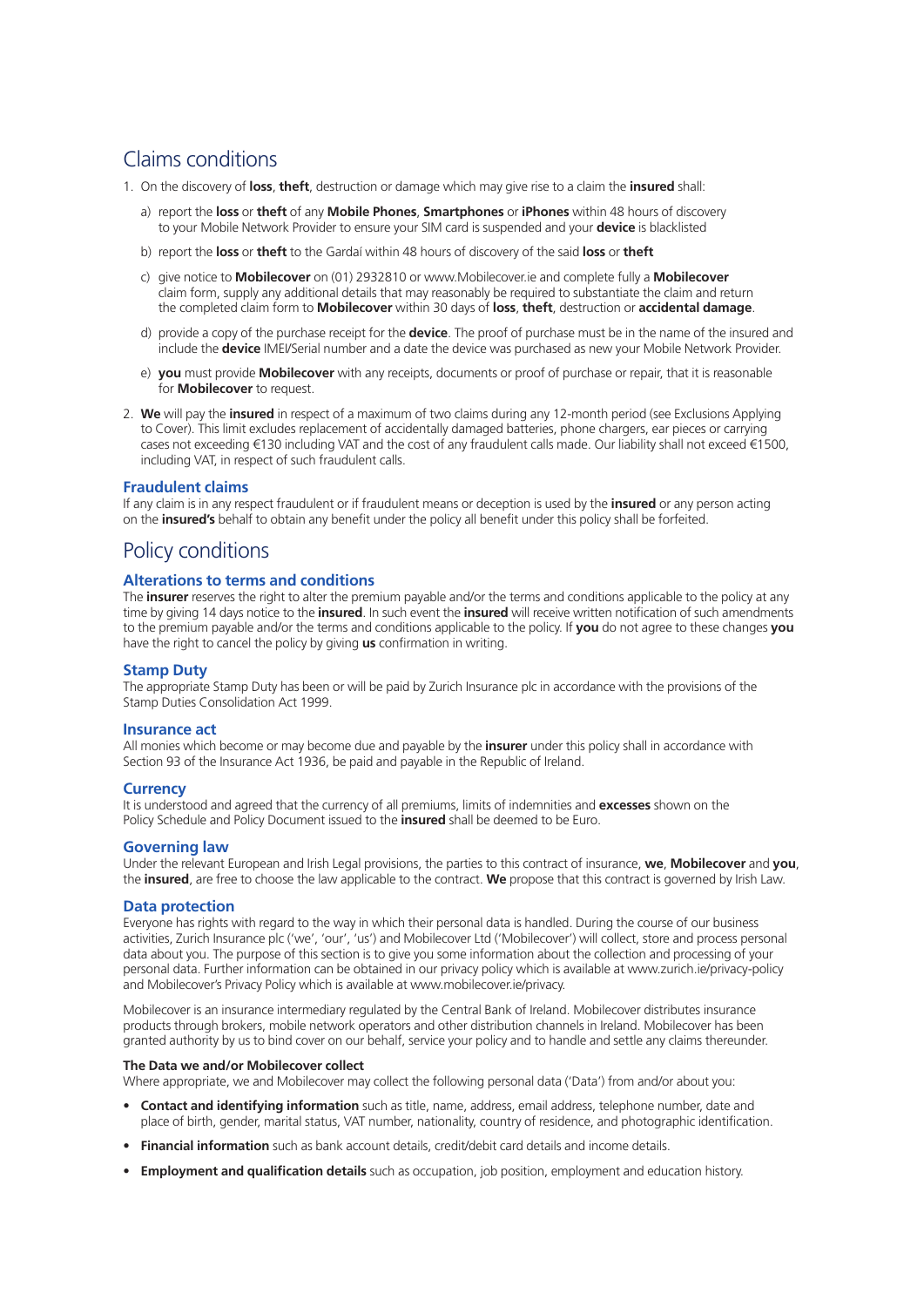- **Other sensitive information** such as details of any criminal convictions and offences, civil litigation history as well as pending prosecutions. We and Mobilecover may also, in certain cases, receive sensitive information from which it may be possible to infer your trade union membership, religious or political beliefs (for example, if you are a member of a group scheme through a professional, trade, religious, community or political organisation).
- **Information pertaining to the risk insured** such as description of the risk, value of the risk, location of the risk and claims history.
- **Claims data** such as details of the circumstances of any incident giving rise to a claim under this policy, details of activities carried out following any such incident, details of any other claims that you have made and other lawfully obtained information relevant to your claim.

The above list covers the main data types collected by us and/or Mobilecover. Full details are available in our Privacy Policy at www.zurich.ie/privacy-policy and Mobilecover's Privacy Policy which is available at www.mobilecover.ie/privacy.

We and Mobilecover require this Data in order to manage and administer our relationship with you, evaluate the risk and assess the premium to be paid, validate and settle any claims, bring and/or defend legal proceedings, prevent, detect and investigate fraud, and in order to generally take any steps required to fulfil our contract with you/comply with our legal obligations.

**Note:** If you provide us with Data relating to another person you must first: (a) inform that person about the content of our Privacy Policy and Mobilecover's Privacy Policy and (b) obtain any legally required consent from that person to the sharing of their Data in this manner.

### **Data collected from third parties**

We and Mobilecover may collect Data from third parties if you engage with us or Mobilecover through a third party e.g. through a broker, mobile network operator, or in the case of a group scheme, through your employer. We and Mobilecover may also obtain Data from other third parties such as financial institutions, claims service providers (including private investigators) and insurance industry and government bodies for the purposes described above.

#### **What we do with your Data**

We and Mobilecover may use, process and store the Data for the following purposes:

• Assessing which insurance products are appropriate for you, risk evaluation, premium setting, policy quotation, premium collection, policy administration, policy renewal, claims assessment, claims processing, claims payment, bringing and/or defending legal proceedings, recovering debt, marketing, statistical analysis, preventing, detecting and investigating fraud, as well as generally taking any steps in order to fulfil our contract with you and comply with our legal obligations.

In order to prevent and detect fraud as well as the non-disclosure of relevant information, Zurich and Mobilecover may at any time:

- Share information about you with companies within the Zurich Insurance Group ("the Group") as well as other organisations outside the Group including, where appropriate, private investigators and law enforcement agencies.
- Check your details with fraud prevention agencies, as well as against databases and other sources of information.

In addition, we and Mobilecover may check the Data you have provided against international/economic or financial sanctions laws or regulated listings to comply with legal obligations or otherwise to protect our legitimate business interests and/or the legitimate interests of others.

### **Sharing of Data**

We and Mobilecover may share your Data (where appropriate/applicable) as follows:

- With business partners, suppliers, sub-contractors and agents with whom we and/or Mobilecover work/engage (including, but not limited to, tied agents, managing general agents, auditors, legal firms, cloud service providers, private investigators, third-party claim administrators and outsourced service providers) to assist us and Mobilecover in carrying out business activities which are in our and Mobilecover's legitimate business interests and where such interests are not overridden by your interests.
- With other companies in the Group, partners of the Group, coinsurance and reinsurance companies located in Ireland and abroad, including outside the European Economic Area ('EEA'). Where transfers take place outside the EEA, we ensure that they are undertaken lawfully and pursuant to appropriate safeguards.
- With any intermediary or third party acting for you.
- In order to comply with our and Mobilecover's legal obligations, a Court Order or to cooperate with State and regulatory bodies (such as the Revenue Commissioners or the Central Bank of Ireland), as well as with relevant government departments and agencies (including law enforcement agencies).
- On the sale, transfer or reorganisation of our or our Group's business (or any part of it).

For further information regarding the third parties that we may share Data with, please see our Privacy Policy at www.zurich.ie/privacy-policy and Mobilecover's Privacy Policy which is available at www.mobilecover.ie/privacy.

Finally, where you have consented to our doing so, we and Mobilecover may share information that you provide to companies within our group and with other companies that we and/or Mobilecover establish commercial links with so we, Mobilecover and they may contact you (by email, SMS, telephone or other appropriate means) in order to tell you about carefully selected products, services or offers that we and/or Mobilecover believe will be of interest to you.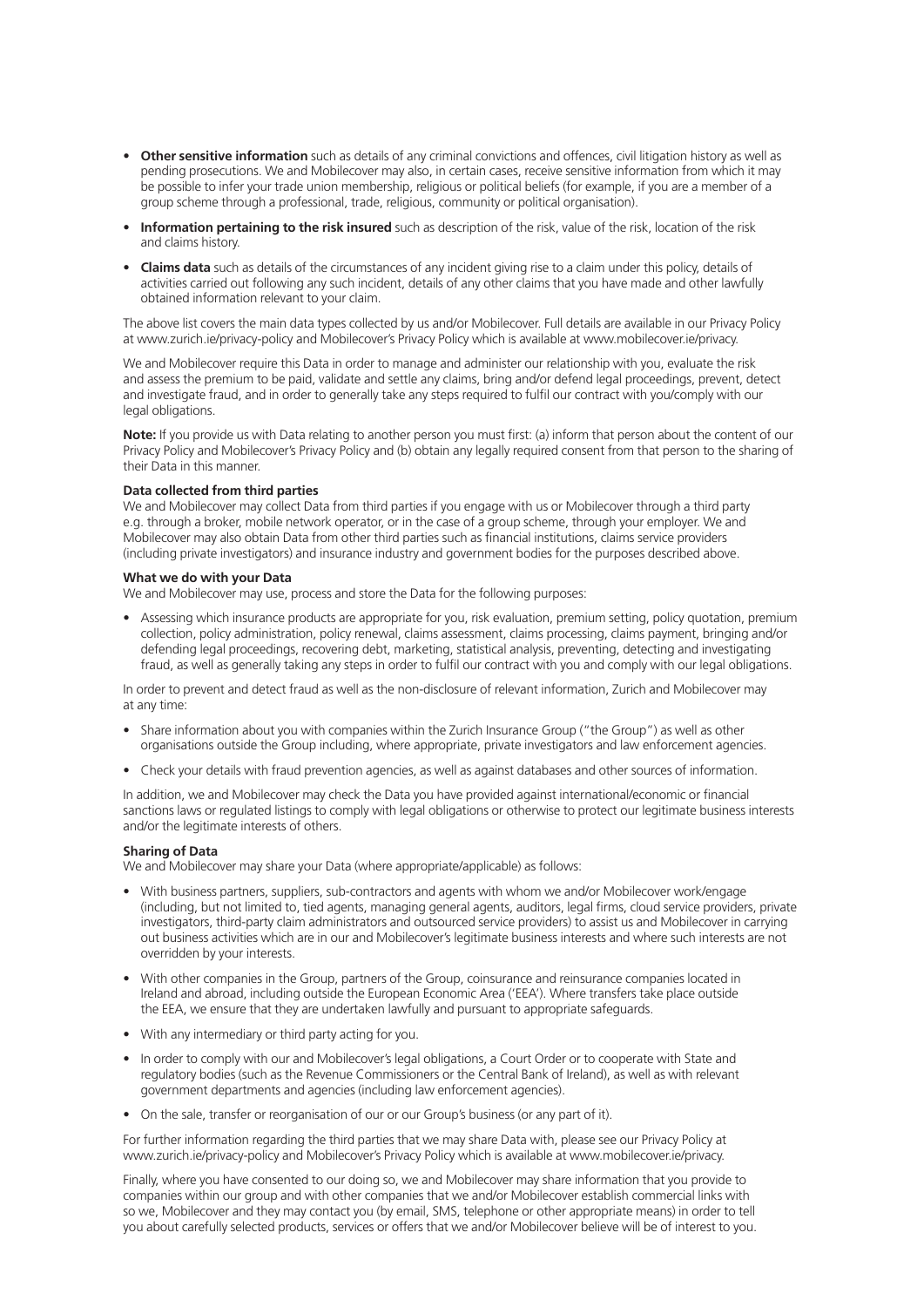### **Data Retention**

The time periods for which we and Mobilecover retain your Data depend on the purposes for which we and Mobilecover use it. We and Mobilecover will keep your Data for no longer than is required or legally permitted. Please see our Data Retention Policy at www.zurich.ie/privacy-policy and Mobilecover's Data Retention Policy which is available at www.mobilecover.ie/privacy.

### **Data subject rights**

You have the following rights in relation to your Data which is held by us and Mobilecover:

- 1. To ask for details of your Data held by us.
- 2. To ask for a copy of your Data.
- 3. To have any inaccurate or misleading Data rectified.
- 4. To have your Data erased.
- 5. To restrict the processing of your Data in certain circumstances.
- 6. To object to the processing of your Data.
- 7. To transfer your Data to a third party.
- 8. A right not to be subject to automated decision making.
- 9. The right to receive notification of a Data breach.
- 10.Where processing is based on consent, the right to withdraw such consent.
- 11. The right to lodge a complaint to the Data Protection Commission.

However, these rights may not be exercised in certain circumstances, such as when the processing of your data is necessary to comply with a legal obligation or for the exercise or defence of legal claims. If you wish to exercise any of your rights in this regard a request must be submitted in writing to our Data Protection Officer (see contact details below). In order to protect your privacy, you may be asked to provide suitable proof of identification before we can process your request.

### **Privacy Policy**

Please note that this section (Data Protection) should be reviewed in conjunction with our Privacy Policy which is available online at www.zurich.ie/privacy-policy and Mobilecover's privacy policy which is available at www.mobilecover.ie/privacy.

If you have any questions about your Data, you can contact us or Mobilecover using the contact details below.

### Zurich Insurance plc

- Customer Services on 053 915 7775
- Email us at dataprotectionofficer@zurich.ie
- Data Protection Officer, Zurich Insurance plc, Zurich Insurance, PO Box 78, Wexford, Ireland.
- Mobilecover Ltd
- Customer Services on <info@mobilecover.ie>
- Email us at dataprotectionofficer@mobilecover.ie
- Data Protection Officer, Mobilecover, PO Box 11140, Dublin 2

### **Complaints Procedure**

If it should happen that **you** have cause for complaint, either in relation to your policy or any aspect regarding the standard of service, please see the steps outlined below.

- 1. In the first instance, **you** should contact **Mobilecover**, telephone 01 293 2810.
- 2. If the matter remains unresolved to your satisfaction **you** can contact Zurich at (01) 6670666 or alternatively **you** can write to the Customer Service Co-ordinator at Zurich Insurance, PO Box 78, Wexford, or by email to customercare@zurich.ie. If the complaint is still not resolved to your satisfaction, **you** can write to the Chief Executive Officer at the aforementioned address.
- 3. Alternatively **you** may wish to contact:
	- (i) Financial Services and Pensions Ombudsman Lincoln House, Lincoln Place Dublin 2, D02 VH29 Telephone: (01) 567 7000 Email: info@fspo.ie Website: www.fspo.ie
	- (ii) The Central Bank of Ireland, P.O. Box 559, Dublin1. Lo-Call: 1890 77 77 77 or +353 (0) 1 224 5800.

(iii) Insurance Ireland, First Floor, 5 Harbourmaster Place, IFSC, Dublin 1. Telephone: (01) 676 1820.

Your right to take legal action is not affected by following any of the above procedures.